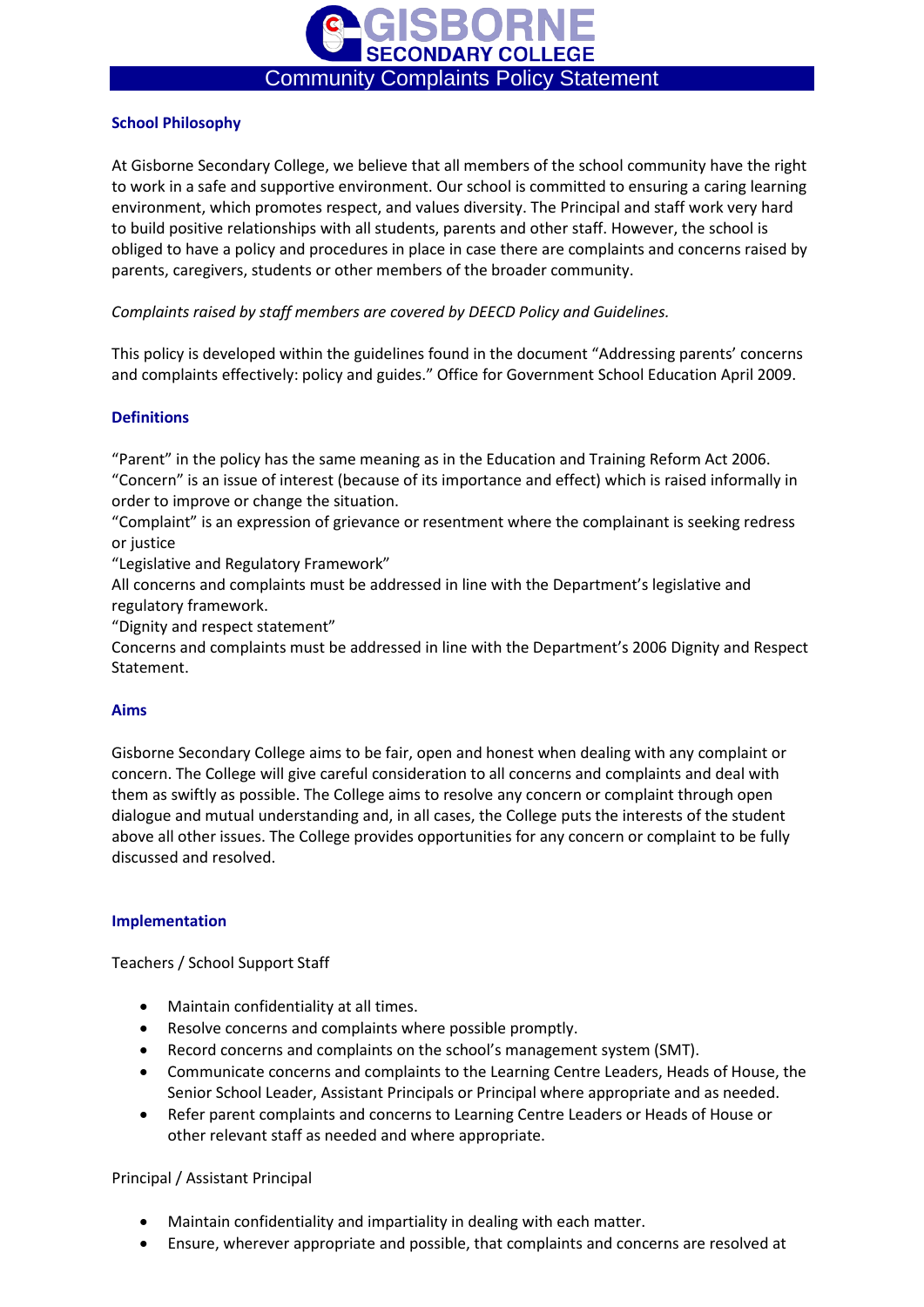the school level.

- Record concerns and complaints on the school's management system (SMT).
- Develop and implement a process for registering, responding to and managing parent enquiries, concerns and complaints.
- Ensure that the process for managing concerns and complaints includes recording and monitoring of complaints and their outcomes to enable improvements to be identified and implemented.
- Ensure that enquiries, concerns and complaint procedures are communicated clearly to parents and community members.
- Ensure that school policies and procedures are monitored and modified, where necessary, to address areas of concern.
- Ensure that processes are consistent with all relevant Department of Education and Early Childhood Development (DEECD) policies
- Ensure that complainants and respondents are aware that they can have a friend or adviser present during any discussion. Complainants can seek the services of an advocate when they feel they are unable to express their concern clearly. An advocate can be a friend or someone who is available through an appropriate support organisation who does not receive a fee for service.
- All parties involved in addressing a complaint may seek the services of a mediator when there is difficulty coming to an agreement.
- Refer the complaint, where appropriate, to the Regional Director for resolution.

# **Concerns and complaints covered by the procedures**

These procedures cover concerns and complaints about:

- General issues of student, staff or parent behaviour that are contrary to the school's Wellbeing and Engagement Policy
- Incidents of bullying or harassment in the classroom or the school yard
- Curriculum, learning programs, assessment and reporting of student learning
- Communication with parents
- School fees and payments
- General administrative issues
- Any other school-related matters except as detailed below.

*These procedures do not cover matters for which there are existing rights of review or appeal, as detailed in the Victorian Government Schools Reference Guide.*

*Those matters include:*

- *Student discipline matters involving expulsions*
- *Complaints about employee conduct or performance and complaints that should be dealt with by performance management, grievance resolution or disciplinary action*
- *Complaints by the Department's employees related to their employment*
- *Student critical incident matters*
- *Other criminal matters.*

#### **Making a Complaint / Raising a Concern**

In the first instance, a complaint should be made with the school.

- Concerns or complaints about learning issues should be raised with the student's subject teacher or Head of House/Learning Centre Leader.
- Concerns or complaints about incidents that happened in class should be raised with the student's teacher, mentor-group teacher or Head of House/Learning Centre Leader.
- Concerns or complaints about incidents involving several classes should be raised with the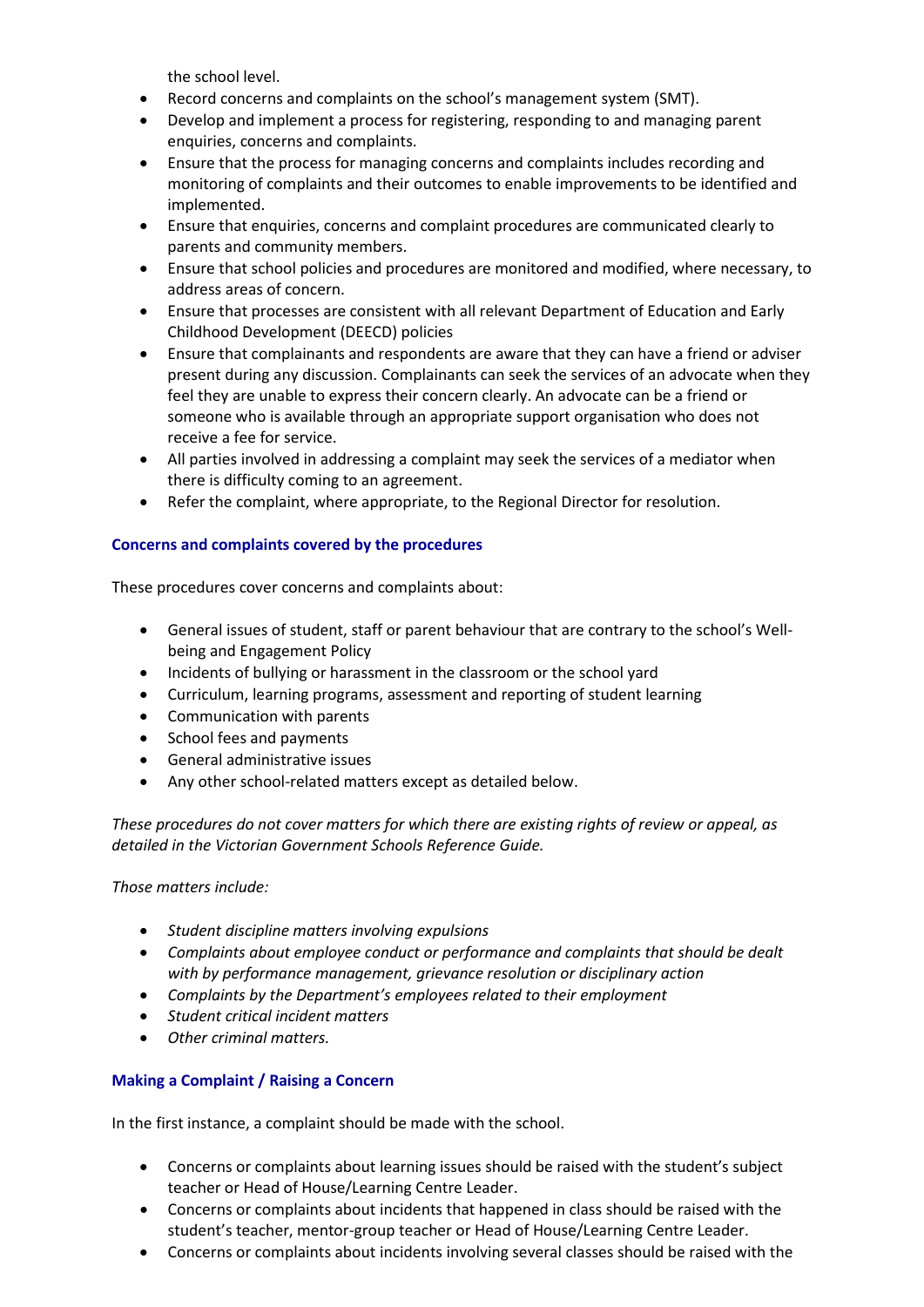student's Head of House/Learning Centre Leader.

- Issues relating to staff members or complex student issues should be raised with an Assistant Principal.
- Issues relating to school policy, school management, staff members or very complex student concerns should be raised with the college Principal.
- Complaints made directly to the Principal in the first instance may be referred to an appropriate member of staff.

### **Complaints can be made:**

- Verbally
- by letter
- by email
- by fax

Gisborne Secondary College's phone number is: 03 5428 3691.

Gisborne Secondary College's fax number is: 03 5428 4018.

Written complaints should be addressed to the appropriate member of staff: *PRIVATE AND CONFIDENTIAL Gisborne Secondary College PO Box 57 Gisborne 3437*

Or via email: [gisborne.sc@edumail.vic.gov.au](mailto:gisborne.sc@edumail.vic.gov.au)

#### **Minimum information required when making a complaint**

The following information should be provided when making a complaint:

- name and contact details;
- copies of any relevant correspondence or documents relating to the complaint;
- the nature of the complaint; and
- what is needed to resolve the complaint.

#### **Dealing with Concerns and Complaints**

#### **Responsiveness**

The College will endeavour to acknowledge written complaints or concerns within five school days. The College will also endeavour to resolve local complaints in a timely manner. If because of the serious nature of the complaint, it is deemed necessary to forward it on to another section of the Department; the College will do this without delay. In all cases the complainant will be kept informed of the progress of the complaint or concern.

#### **Enquiring about a complaint's progress**

Complainants may enquire as to the progress of their complaint at any time by directly contacting the appropriate person. At the time of lodging a verbal complaint or concern, or in the acknowledgment letter for a written complaint, this person will be identified for them.

#### **Outcome of a complaint**

The College will advise complainants verbally, or in writing of the outcome of their complaint. The outcome of all written complaints will be provided in writing.